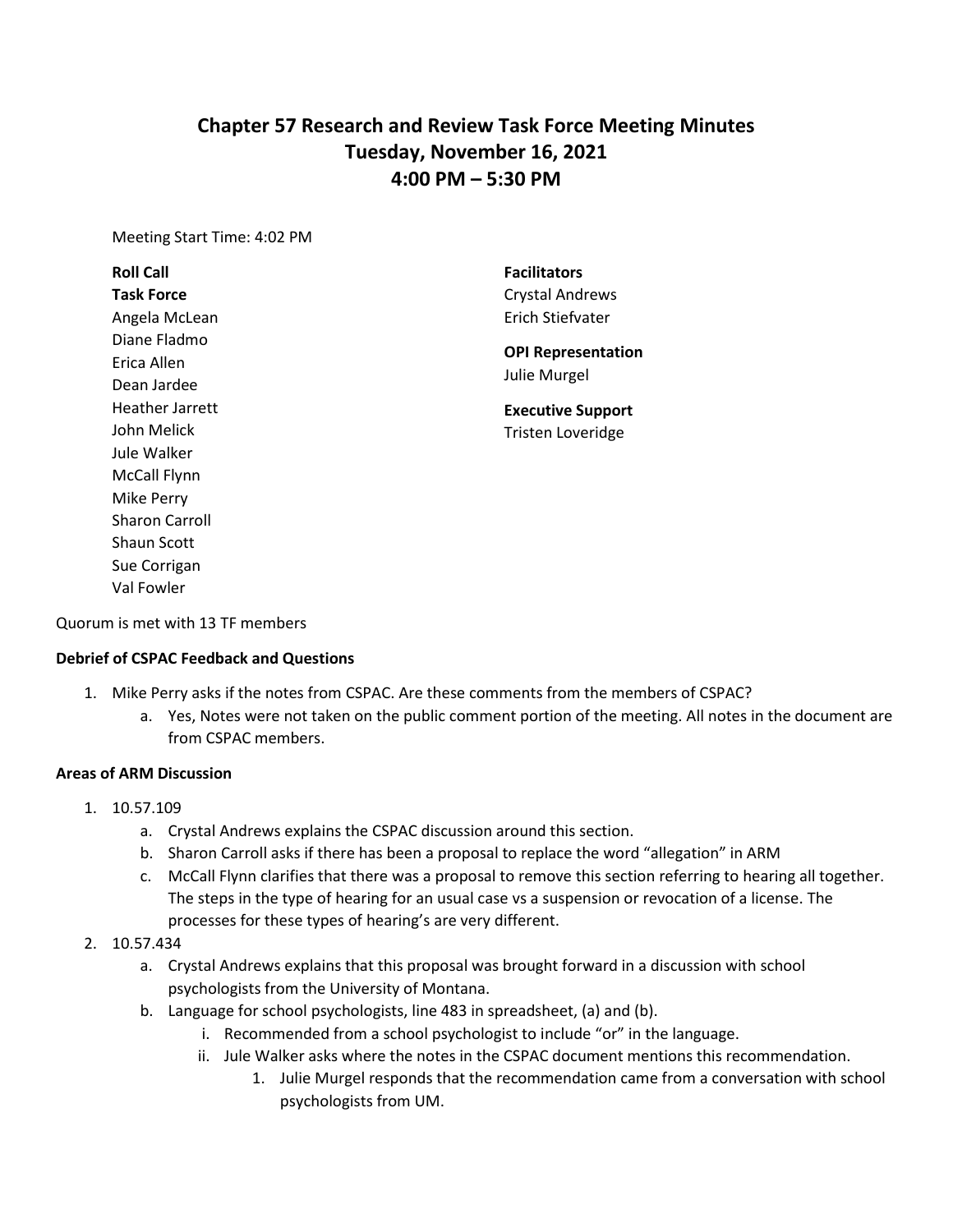- iii. Sharon Carroll clarifies that this section has been treated as an "or" anyway.
	- 1. Julie Murgel replies that yes, this is how it is done already.
- c. Jule Walker makes a motion to accept this recommendation.
	- i. Diane Fladmo seconds the motion.
	- ii. There is no opposition in the TF and the motion passes

| 10.57.434 CLASS 6 SPECIALIST |                                                                                                                                                                                                                                                                                      |
|------------------------------|--------------------------------------------------------------------------------------------------------------------------------------------------------------------------------------------------------------------------------------------------------------------------------------|
| LICENSE - SCHOOL             | $(1)$ To obtain a Class 6 specialist license with a school psychologist endorsement an applicant must provide                                                                                                                                                                        |
| <b>PSYCHOLOGIST</b>          | verification of:                                                                                                                                                                                                                                                                     |
|                              | (a) current credentials as a nationally certified school psychologist (NCSP) from the National Association<br>of School Psychologists (NASP); or                                                                                                                                     |
|                              | (b) completion of a specialist level degree from a NASP accredited school psychologist program which<br>included a 1200-hour internship, of which 600 hours were in a school setting; or                                                                                             |
|                              | (c) for those applicants who did not earn at least a specialist level school psychology degree from a NASP<br>accredited program:                                                                                                                                                    |
|                              | (i) a master's degree or higher in school psychology or a related field from a regionally accredited college or<br>university; and                                                                                                                                                   |
|                              | (ii) recommendation from a NASP accredited specialist program defined in ARM 10.57.102, attesting to the<br>applicant's qualifications being equivalent to NASP training standards, which included a 1200-hour internship<br>experience of which 600 hours were in a school setting. |

- d. Jule Walker asks question clarifying consensus. Required 60% to meet consensus, is this of those present or of the Task Force as a whole? Where are we with members?
	- i. 13 TF members present today.
- e. Val Fowler states that she did watch the CSPAC meeting. Asks question about if there is a way (electronically or email) to utilize a survey to get the full task force's recommendation. Not just those that are present.
- f. Sharon Carroll makes a comment that while voting, it would be difficult to wait for votes after the meeting, although she sees the benefit in hearing from all the Task Force. She also asks what is a quorum for the group?
	- i. Julie Murgel responds that votes have been taken with 12 members present. With 13 present, it would be fine to vote.
- g. TF discusses how many members are part of the group.
	- i. 18 TF members part of the group
- h. Diane Fladmo makes comment that MFPE has reviewed the recommendations in the CSPAC meeting and will have comments to make throughout this review.
- i. Jule Walker makes comment that MTSBA has also reviewed and will make comments throughout the document.
- 3. 10.57.102
	- a. Julie Murgel explains the discussion and questions around "and/or" and what is meant by Accredited Preparation Program. Line 8 in the tracker. Is there a difference between being approved and being accredited?
		- i. Sharon Carroll wants to clarify why this is being rediscussed if it was voted on. Thought it was voted on and TF voted on "and". She asks why this is being revisited?
			- 1. Putting in "or" means that the door is opened to other licensure programs that should not be considered in MT. Sharon is in favor of the word "and"
		- ii. Diane Fladmo makes comment that she agrees that she would like "and" and MFPE also agrees. She has language she can send for the TF to consider.
		- iii. Shaun Scott makes comment that class 2 A license speaking to the definition in 10.57.102 2 (a) or (b). 2(a) does not allow for an out of state individual with a license from an alternative pathway. How can this be sorted out? The intent of the section is to allow the pathway and allow OPI to conduct quality control.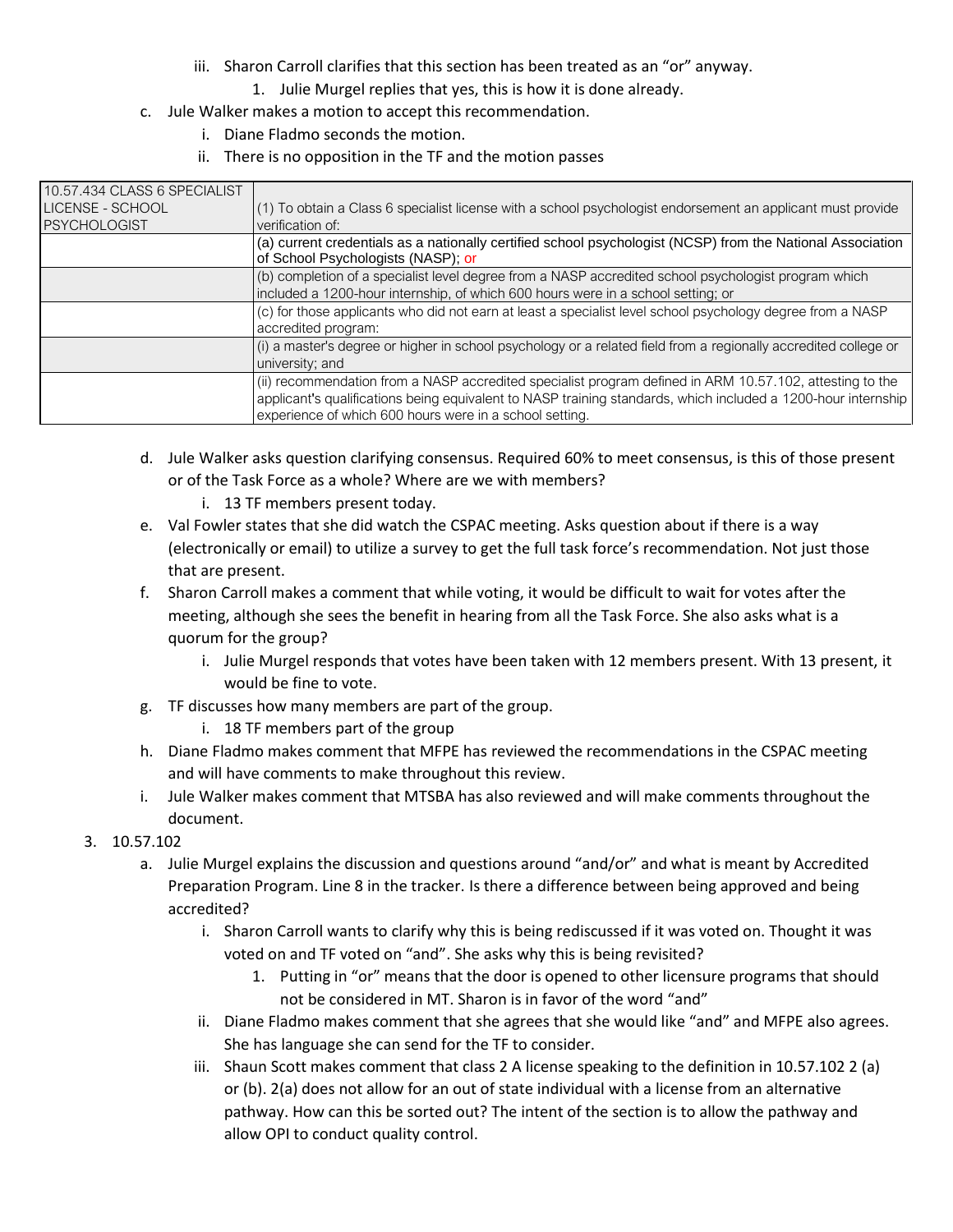- 1. Julie Murgel responds that when you look at all the states. How they list out approved programs from state boards, they all use the word approved not accredited. Approved means that they have met the basic requirements to licensure established by a state. Accreditation is a threshold of quality. Many states distinguish between out of state and in state processes or alternative and traditional pathways. Some states have 2, 3 years of experience or the requirement of a passed PRAXIS test.
- 2. Shaun responds that, given the intent, the definition is correct, but we need to work on the way to achieve the intent.
- 3. Julie responds that ensuring quality program is where Sharon is held up in insuring quality of an alternative vs accredited program.
- iv. Jule Walker makes comment. In 10.57.410 language may need to circle back and have additional discussion around this.
	- 1. Julie Murgel asks if "Alternative" is where this language would apply?
	- 2. Jule will make a motion that has to do with the elimination of mentorship and induction to live in Ch 55.
- v. Julie Murgel asks if the group how they would like to word this section knowing what other states do.
	- 1. Sharon asks if the language was not functional before?
	- 2. Julie responds that yes, the language was functional.
	- 3. Was there a reason for the change before? Do alternative pathways fit with the original language?
		- a. Julie responds that currently traditional and alternative are distinguished. And will not work here. Addressing the issue with alternative programs, then some sort of indicator needs to be included. Which is how the language is currently by including "and".
		- b. Sharon asks if none of you are there at the OPI, will the current process be clear enough?
		- c. Julie proposes to leave the language with approved or accredited. Then, define the other assurances.
		- d. Sharon Carroll suggests that we come back to this conversation at another time.
- vi. Angela McLean makes comment that the notion that out of state providers are held to the same standard of in state EPPs which are all accredited.
	- 1. Supports Jules suggestion of removing mentorship and induction from Chapter 57.
- b. Jule Walker explains the language she would like to bring forward to the group around Mentorship and Induction.
	- i. Julie Murgel presents situational example with the current language.
		- 1. Julie clarifies what Jule is suggesting.
			- a. Remove mentorship requirement and have only a standard 2
			- b. A standard teaching license requirements for traditional license remains the same
				- i. Student teaching
				- ii. Accredited EPP
			- c. If an alternative program
				- i. Current unrestricted standard license
				- ii. And one year of teaching at a K-12 accredited school
					- 1. This is different due to the one-year vs five years of experience
- 4. Jule Walker moves to remove the Mentorship and Induction portions in Chapter 57 with an emphasis in chapter 55 to address these programs in the state to better support recruitment and retention.
	- a. Diane Fladmo seconds the motion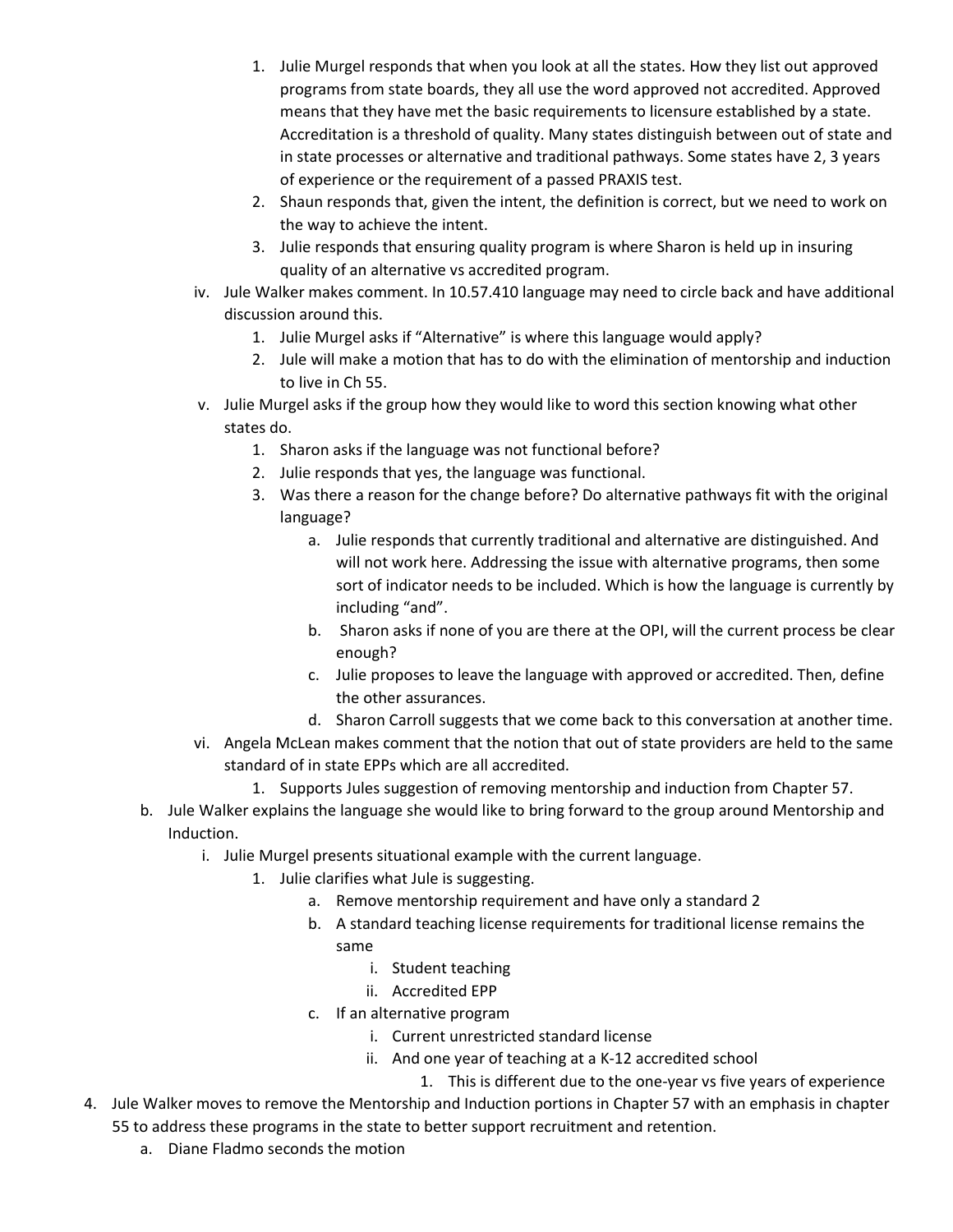- b. Shaun Scott makes comment that mentorship is a good onboarding practice. And helps new hires be successful. He asks what is being proposed, is to take a more in-depth discussion of mentorship in Chapter 55.
- c. Diane Fladmo makes comment that she was a big advocator of mentorship in Chapter 57. She sees the danger in putting this forward before ensuring there is quality in the programs. She offers to be a part of a sub committee to recommend to the Chapter 55 task force a quality mentoring program.
- d. Angela McLean adds that she has had many discussions around this topic and the language can be done better than what is there now.
- e. Sharon Carroll makes comment that this is what happens when the work is reopened after public comment is given. She feels there is confusion based on the recommendation to resend the previously made recommendation.
	- i. Julie Murgel responds that the suggestion was brought to give the TF a chance to review before sending to the Superintendent.
- f. TF votes on the motion to remove the Mentorship and Induction portions in Chapter 57 with an emphasis in chapter 55 to address these programs in the state to better support recruitment and retention.
	- i. Sharon Carroll Yes
	- ii. Shaun Scott Yes
	- iii. Angela McLean Yes
	- iv. McCall Flynn Yes
	- v. Erica Allen Yes
	- vi. Jule Walker Yes
	- g. Vote is unanimous, motion passes
- 5. Jule Walker presents the language "a current standard, unrestricted out-of-state educator license and at least one year of experience in an accredited K-12 school district."
	- a. Diane Fladmo asks if one year of experience is .5 FTE?
		- i. Jule Walker responds that she would like a full FTE. The definition would need to be changed if language is passed in vote.
	- b. Julie Murgel discusses where this language lives in ARM.
	- c. Keep traditional c but to change 10.57.410 from 5 years to 1 year.
	- d. Diane Fladmo makes comment that she will be voting against this motion based on the original motion. She would like to see 3 years of experience in a K-12 school with an alternative pathway.
	- e. Shaun Scott asks if by removing mentorship, 2A is gone.
	- f. Shaun comments that his understanding, out of state teachers are teaching while getting their license. Thinking about years of experience. What kind of experience are the students gaining while going through an alternative program?
		- i. Julie Murgel explains that many alt programs require the individual to be contracted.
		- ii. Shaun asks if this is the case, what is the difference between 0 years and 1 years.
		- iii. Julie comments that this would depend on the alternative program and the state. It may take different amounts of time based on factors it could be several years.
		- iv. In many places, to receive a current standard, unrestricted out-of-state educator license, most likely would have had to complete your program.
		- v. Shaun asks why not zero then if this is the case?
	- g. Sharon Carroll asks what in the language allows an alternative pathway?
- vii. Diane Fladmo Yes
- viii. Val Fowler Yes
- ix. Heather Jarrett Yes
- x. Dean Jardee Yes
- xi. John Melick Yes